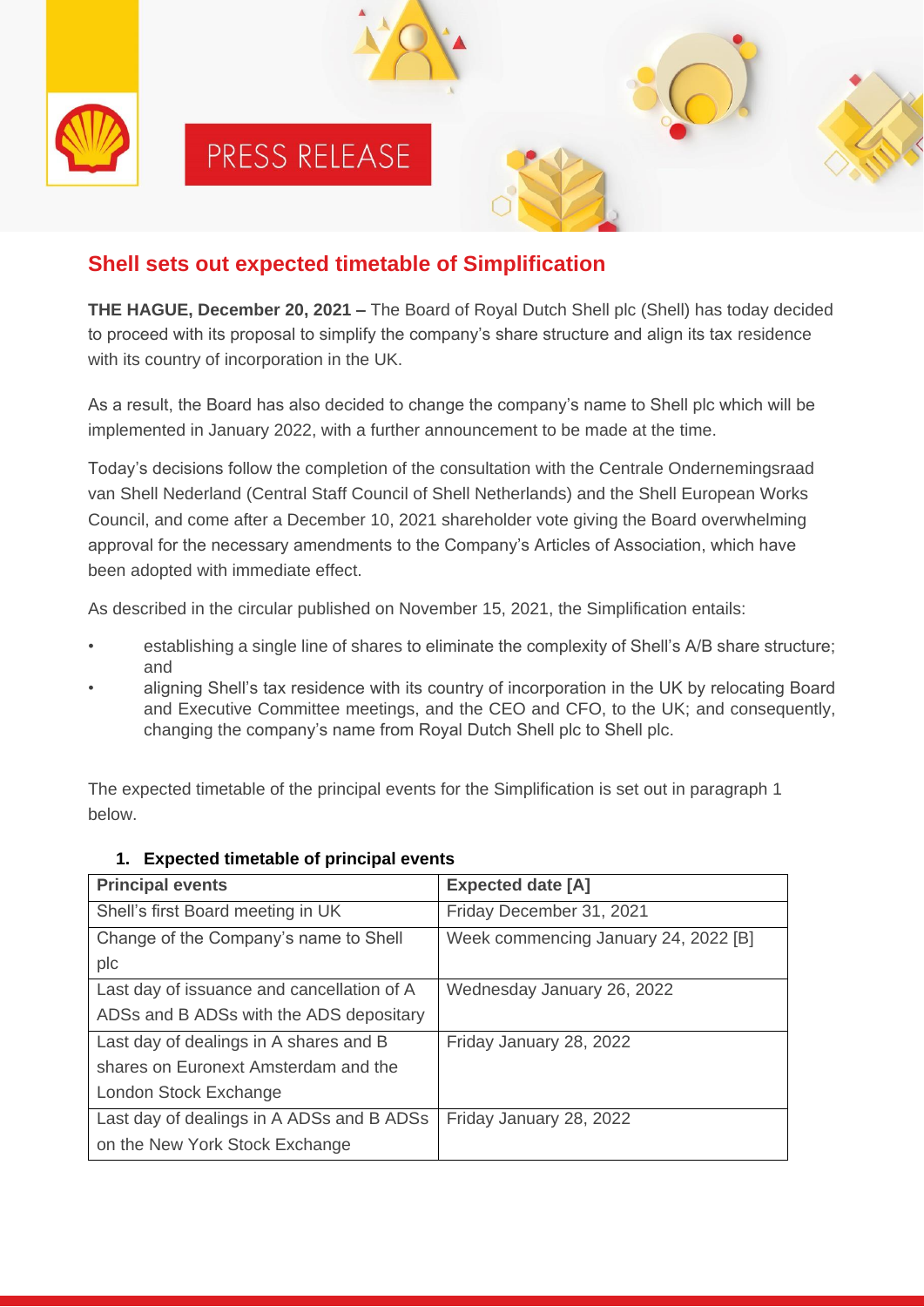| Effective date of assimilation of A shares      | Saturday January 29, 2022 (the "Effective |
|-------------------------------------------------|-------------------------------------------|
| and B shares into a single line of ordinary     | Date")                                    |
| shares                                          |                                           |
| Start of dealings in single line of ordinary    | Monday January 31, 2022                   |
| shares on the London Stock Exchange and         |                                           |
| assimilation of A and B shares into single      |                                           |
| line of ordinary shares in CREST Members'       |                                           |
| accounts                                        |                                           |
| Start of conditional dealings in single line of | Monday January 31, 2022                   |
| ordinary shares on Euronext Amsterdam           |                                           |
| Start of conditional "when issued" trading in   | Monday January 31, 2022                   |
| single line of ADSs on New York Stock           |                                           |
| Exchange                                        |                                           |
| Start of regular way trading in single line of  | Tuesday February 1, 2022                  |
| ADSs on New York Stock Exchange and             |                                           |
| assimilation of A ADSs and B ADSs into          |                                           |
| single line of ADSs in DTCC                     |                                           |
| Start of unconditional dealings in single line  | Wednesday February 2, 2022                |
| of ordinary shares on Euronext Amsterdam        |                                           |
| and assimilation of A and B shares into         |                                           |
| single line of ordinary shares in Euroclear     |                                           |
| Nederland's accounts                            |                                           |
| First day of issuance and cancellation of       | Wednesday February 2, 2022                |
| single line of ADSs with the ADS depositary     |                                           |

[A] The dates given are based on current expectations and may be subject to change. If any of the dates above change, the revised dates will be announced via a Regulatory Information Service.

[B] The name change will take effect upon the registrar of companies for England and Wales issuing a new certificate of incorporation. This is expected to take place on Tuesday January 25, 2022. A confirmation via a Regulatory Information Service will be released as soon as reasonably possible after the name change becomes effective.

#### **2. Dealings and Settlement in relevant markets**

No action is required from any shareholder or ADS holder in connection with the Simplification. The existing A shares and B shares will automatically be assimilated into the single line of ordinary shares. This assimilation will not alter the total number of shares held by any shareholder or ADSs held by any ADS holder. The number of ordinary shares held by a shareholder immediately after the assimilation will be equal to the aggregate of the A shares and B shares held by such shareholder immediately before the assimilation. Likewise, the number of ADSs held by an ADS holder immediately after the assimilation will be equal to the aggregate of the A ADSs and B ADSs held by such ADS holder immediately before the assimilation.

No new share certificates will be issued in connection with the Simplification.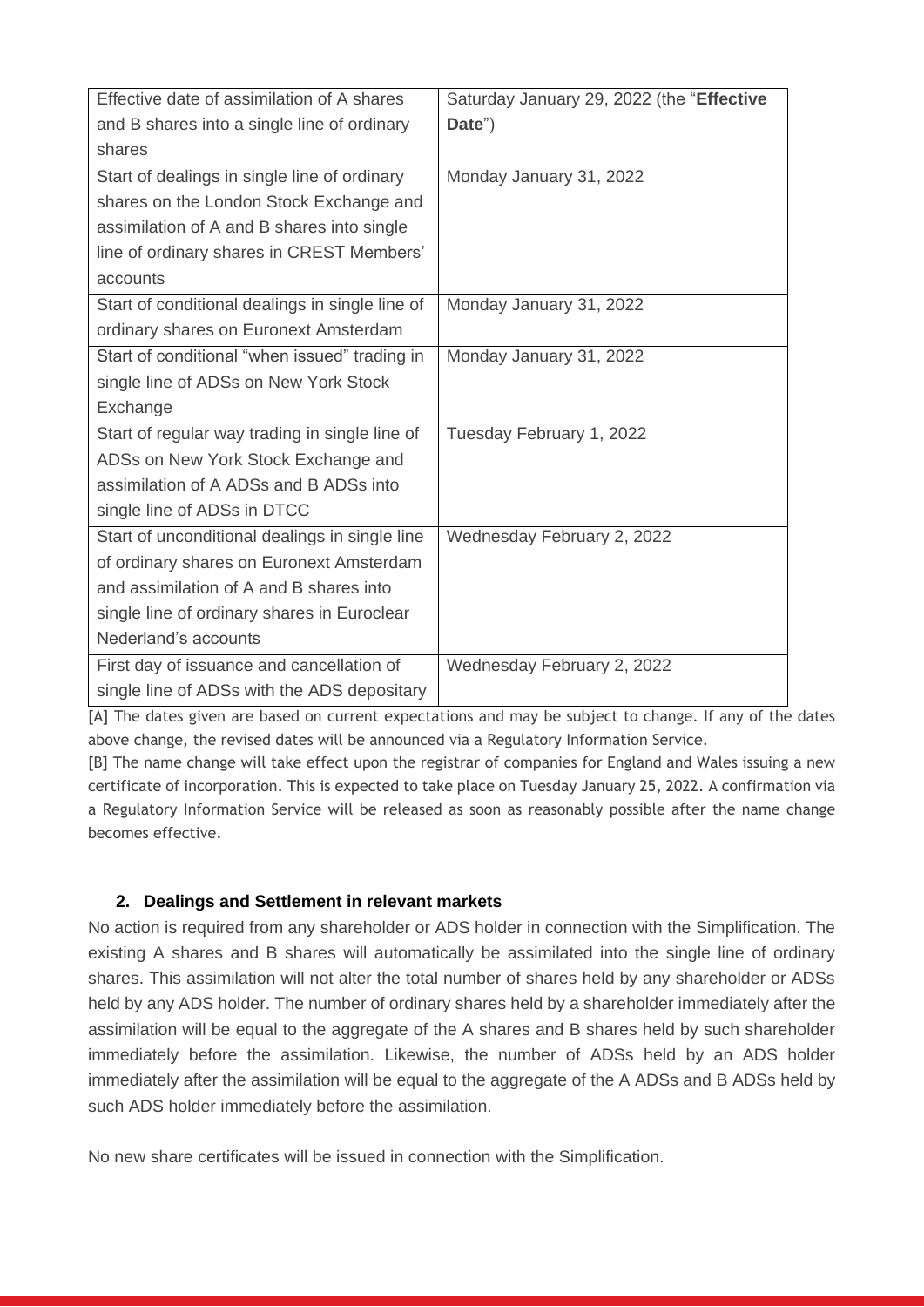#### **2.1 Euronext Amsterdam and Euroclear Nederland**

Friday January 28, 2022 will be the last day of dealings in A and B shares on Euronext Amsterdam. Any dealings of the Company's shares on Euronext Amsterdam on Monday January 31, 2022 and Tuesday February 1, 2022 will be designated as a trade in the single line of ordinary shares on a conditional basis and will be settled in the single line of ordinary shares on Wednesday February 2, 2022 and Thursday February 3, 2022 respectively.

Any dealings in A and B shares made on Thursday January 27, 2022 and Friday January 28, 2022 will settle in Euroclear Nederland as A and B shares on Monday January 31, 2022 and Tuesday February 1, 2022 respectively.

Any position held via Euroclear Nederland in A and B shares at close of business on Tuesday February 1, 2022 will assimilate into a single line of ordinary shares. The assimilated shares will be available at the start of the next business day, Wednesday February 2, 2022.

## **2.2 London Stock Exchange and Euroclear UK & International (CREST)**

Friday January 28, 2022 will be the last day of dealings in A and B shares on the London Stock Exchange. Dealings for normal settlement in the ordinary shares will commence at market opening on Monday January 31, 2022.

Any position directly held in Euroclear UK & International (CREST) will assimilate into a single line of ordinary shares before the start of trading on Monday January 31, 2022. Any dealings in A and B shares made on Thursday January 27, 2022 and Friday January 28, 2022 will settle as ordinary shares on Monday January 31, 2022 and Tuesday February 1, 2022 respectively.

## **2.3 New York Stock Exchange and DTCC**

Wednesday January 26, 2022 is the last day that the ADS depository will issue and cancel A ADSs and B ADSs. Friday January 28, 2022 will be the last day of trading in A ADSs and B ADSs on the New York Stock Exchange.

Any trading in the single line of ADSs made on the New York Stock Exchange on Monday January 31, 2022 will be designated as a trade in the single line of ADSs on a conditional "when issued" basis trading under the ticker symbol SHEL WI and will be settled in the single line of ADSs on Thursday February 3, 2022.

On Tuesday February 1, 2022 regular way trading in the single line of ADSs will commence at the New York Stock Exchange under ticker symbol SHEL. Any trading in the single line of ADSs made on the New York Stock Exchange on Tuesday February 1, 2022 will be settled in the single line of ADSs on Thursday February 3, 2022 as per the regular T + 2 settlement regime.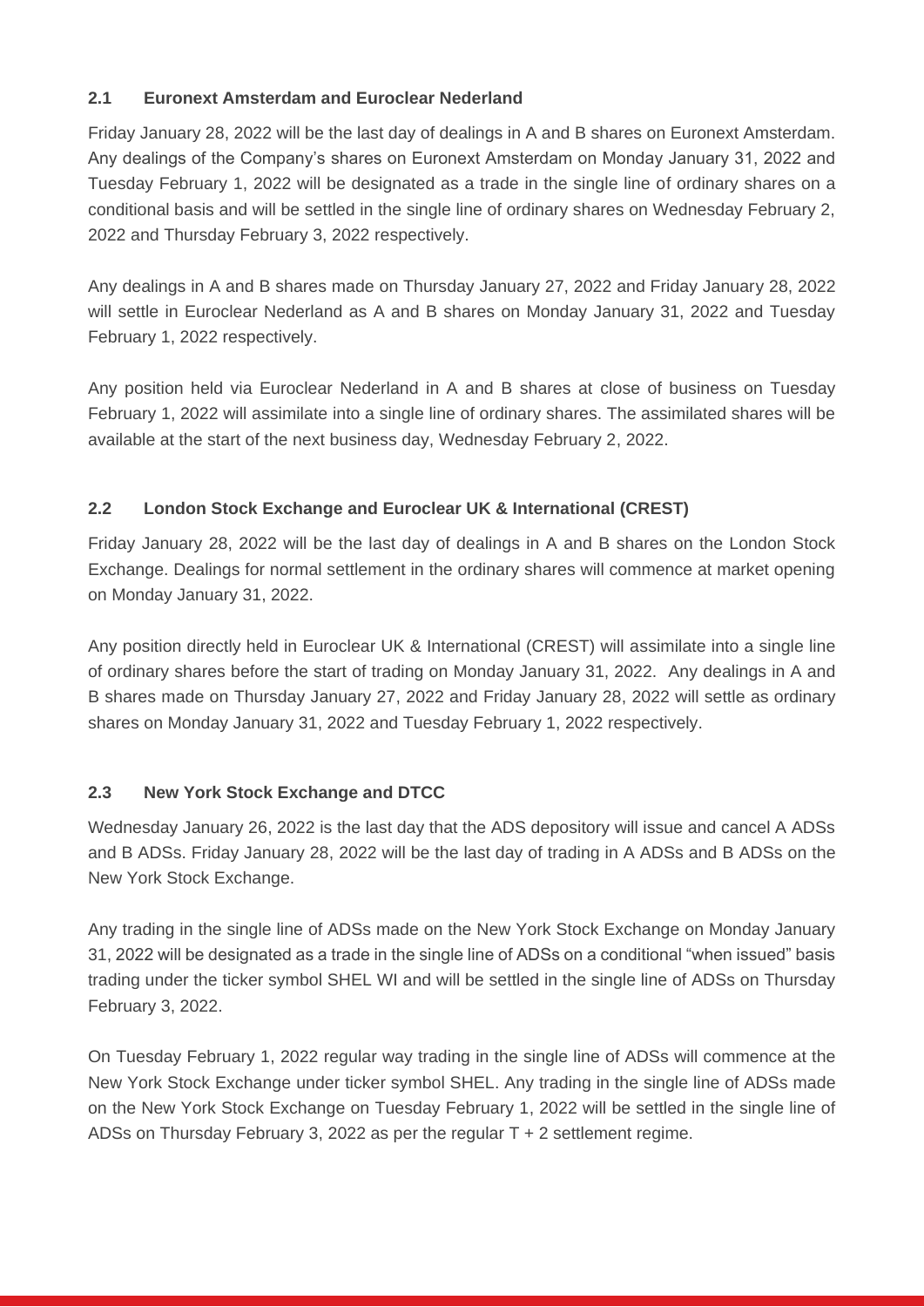Any position held in DTCC in A ADSs and B ADSs after markets close on Monday January 31, 2022 will assimilate into a single line of ADSs before the start of trading on Tuesday February 1, 2022.

Any trading in A ADSs and B ADSs made on the New York Stock Exchange on Thursday January 27, 2022 will settle in DTCC as A ADSs and B ADSs on Monday January 31, 2022. Any trading in A ADSs and B ADSs made on the New York Stock Exchange on Friday January 28, 2022 will settle in DTCC in the single line of ADSs on Tuesday February 1, 2022.

Wednesday February 2, 2022 will be the first day the ADS depository will issue and cancel the ADSs in the single line.

#### **3. Details of the shares and ADSs**

The single line of ordinary shares will continue to be listed on Euronext Amsterdam ("**Euronext**") and the London Stock Exchange (the "**LSE**"). The single line of ADSs will continue to be listed on the New York Stock Exchange ("**NYSE**").

From the Effective Date, the ordinary shares and ADSs will trade under the following new identifiers:

| <b>New identifiers</b> | <b>Euronext</b> | <b>LSE</b>   | <b>NYSE</b>  |
|------------------------|-----------------|--------------|--------------|
|                        | <b>Share</b>    | Share        | ADS          |
| <b>Ticker Symbol</b>   | <b>SHELL</b>    | <b>SHEL</b>  | <b>SHEL</b>  |
| <b>ISIN</b>            | GB00BP6MXD84    | GB00BP6MXD84 | US7802593050 |
| <b>SEDOL</b>           | BP6MXT4         | BP6MXD8      | BPK3CG3      |
| <b>CUSIP</b>           | G80827 101      | G80827 101   | 780259 305   |

Up to the Effective Date, the A and B shares and A ADSs and B ADSs continue to trade under the following existing identifiers:

| <b>Existing identifiers</b> | <b>Euronext</b> | <b>LSE</b>   | <b>NYSE</b>    |
|-----------------------------|-----------------|--------------|----------------|
| for A shares                |                 |              |                |
|                             | Share           | Share        | <b>ADS</b>     |
| <b>Ticker Symbol</b>        | <b>RDSA</b>     | <b>RDSA</b>  | RDS.A          |
| <b>ISIN</b>                 | GB00B03MLX29    | GB00B03MLX29 | US7802592060   |
| <b>SEDOL</b>                | B09CBL4         | B03MLX2      | <b>B03MM62</b> |
| <b>CUSIP</b>                | G7690A 100      | G7690A 100   | 780259 206     |

| <b>Existing identifiers</b> | <b>Euronext</b> | <b>LSE</b>     | <b>NYSE</b>    |
|-----------------------------|-----------------|----------------|----------------|
| for B shares                |                 |                |                |
|                             | Share           | Share          | <b>ADS</b>     |
| <b>Ticker Symbol</b>        | <b>RDSB</b>     | <b>RDSB</b>    | RDS.B          |
| <b>ISIN</b>                 | GB00B03MM408    | GB00B03MM408   | US7802591070   |
| <b>SEDOL</b>                | B09CBN6         | <b>B03MM40</b> | <b>B03MM73</b> |
| <b>CUSIP</b>                | G7690A 118      | G7690A 118     | 780259 107     |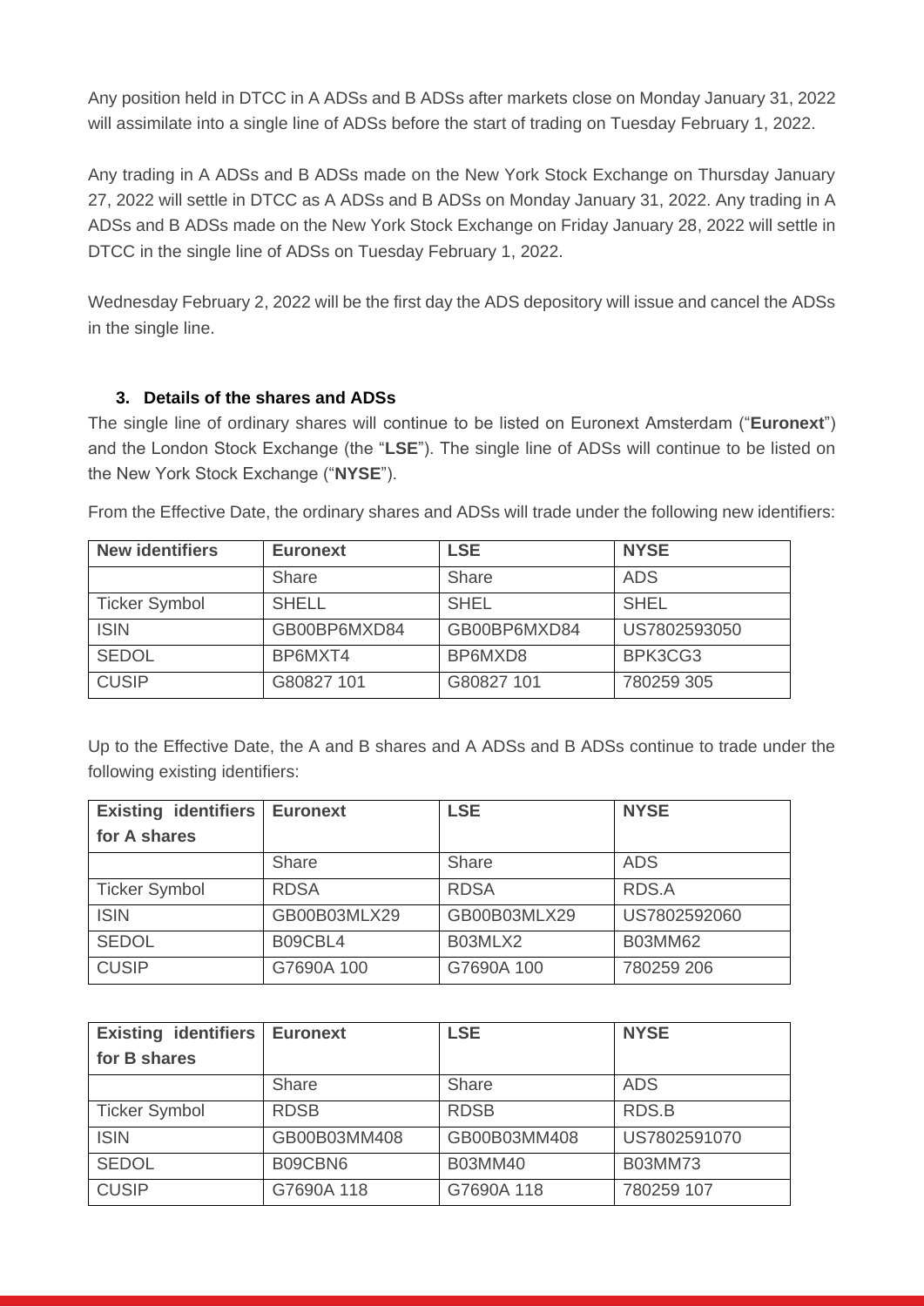Each share will continue to have nominal value of €0.07 per share and continue to trade in the following currencies:

- GBP on the LSE
- EUR on Euronext
- USD on NYSE (in ADS form)

Each ADS continues to be equivalent to two ordinary shares.

#### **ENQUIRIES:**

Media:

International +44 (0) 207 934 5550

#### **Notes to editors:**

#### **Use of terms**

The companies in which Royal Dutch Shell plc directly and indirectly owns investments are separate legal entities. In this announcement "Shell" is sometimes used for convenience where references are made to Royal Dutch Shell plc and its subsidiaries in general. Likewise, the words "we", "us" and "our" are also used to refer to Royal Dutch Shell plc and its subsidiaries in general or to those who work for them. These terms are also used where no useful purpose is served by identifying the particular entity or entities.

#### **Forward looking statements**

This announcement contains forward-looking statements (within the meaning of the U.S. Private Securities Litigation Reform Act of 1995) concerning the financial condition, results of operations and businesses of Shell. All statements other than statements of historical fact are, or may be deemed to be, forward-looking statements. Forward-looking statements are statements of future expectations that are based on management's current expectations and assumptions and involve known and unknown risks and uncertainties that could cause actual results, performance or events to differ materially from those expressed or implied in these statements. Forward-looking statements include, among other things, statements concerning the potential exposure of Shell to market risks and statements expressing management's expectations, beliefs, estimates, forecasts, projections and assumptions. These forward-looking statements are identified by their use of terms and phrases such as "aim", "ambition", "anticipate", "believe", "could", "estimate", "expect", "goals", "intend", "may", "milestones", "objectives", "outlook", "plan", "probably", "project", "risks", "schedule", "seek", "should", "target", "will" and similar terms and phrases. There are a number of factors that could affect the future operations of Shell and could cause those results to differ materially from those expressed in the forward looking statements included in this announcement, including (without limitation): (a) price fluctuations in crude oil and natural gas; (b) changes in demand for Shell's products; (c) currency fluctuations; (d) drilling and production results; (e) reserves estimates; (f) loss of market share and industry competition; (g) environmental and physical risks; (h) risks